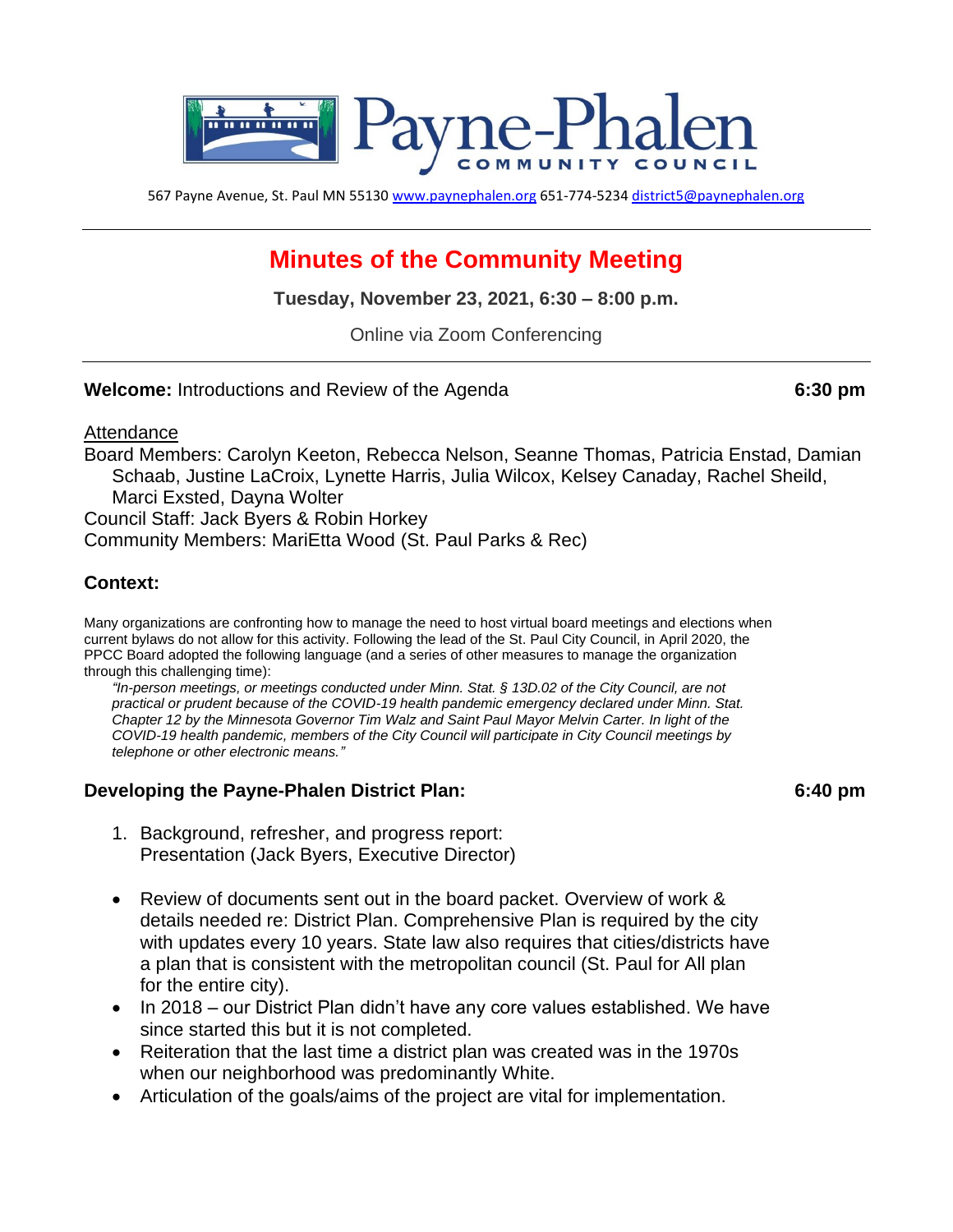- Scope was established, we have gathered resources (inclusion of artists who work in the community to draw people out so people can express themselves through these artists), preliminary list of community partners gathered, timeframe originally established was disrupted by COVID.
	- a. Marci brought up question related to qualitative interviewing and coding.
	- b. Damian mentioned meta data as well and what's available.
	- c. Seanne talked about being interested in the artists' approaches, mentioned
	- d. Julia mentioned taking a survey and being interviewed by Macalester College about feeling welcome and safe in parks in the area.
	- e. Jack partnerships and information with different groups (Metro State doing windshield assessments, interviews etc. and other places that have info for us). Jack has some experience with NVivo and they have used tools in the past to help draw people in, such as otter, which does automatic transcribing. Another thing that was used during in-person work, they would write down/have people write down their responses and then it would be scanned/photographed but then given back to them to keep as their ideas.
	- f. Rachel data is only as good as the number of voices you activate. The list of partners is good but Rachel wondered about our relationships/their involvement and how we can strengthen this for this work (as well as ongoing).
	- g. Jack executive committee discussed this for a while and decided that tonight it would be good to take this conversation to the next level. In 2019, we had an intern that pulled together 3-400 orgs that serve this district and we narrowed it down to this list. Some of these are well-established partners and some of them need to be developed. You've hit on one of the big questions for tonight.

# Updates:

- *2.* Developing our community engagement strategy for 2022 Discussion and organizing session (Led by Executive Committee)
- Seanne one of the things that emerged out of that conversation was the possibility of forming some working groups within the Community Council. One thought was we could have a working group that investigates some strategies around gathering data from community, a working group investigating how we can mine data from partners, and (at some point) maybe have a working group that could guide and manage those strategies. Does anyone have anything to add from that conversation?
- Patricia: I think along with that some relatively new things that have come to light, in addition to having the people to do that engagement, we need those artists on board. We also have some new monies in for transportation sustainability (Hour Care) and there's some hiring with that so we need some people to work with that. And, Jack, I believe that's sort of pressing – so we need to be ready to move forward with that pretty soon. Is that right?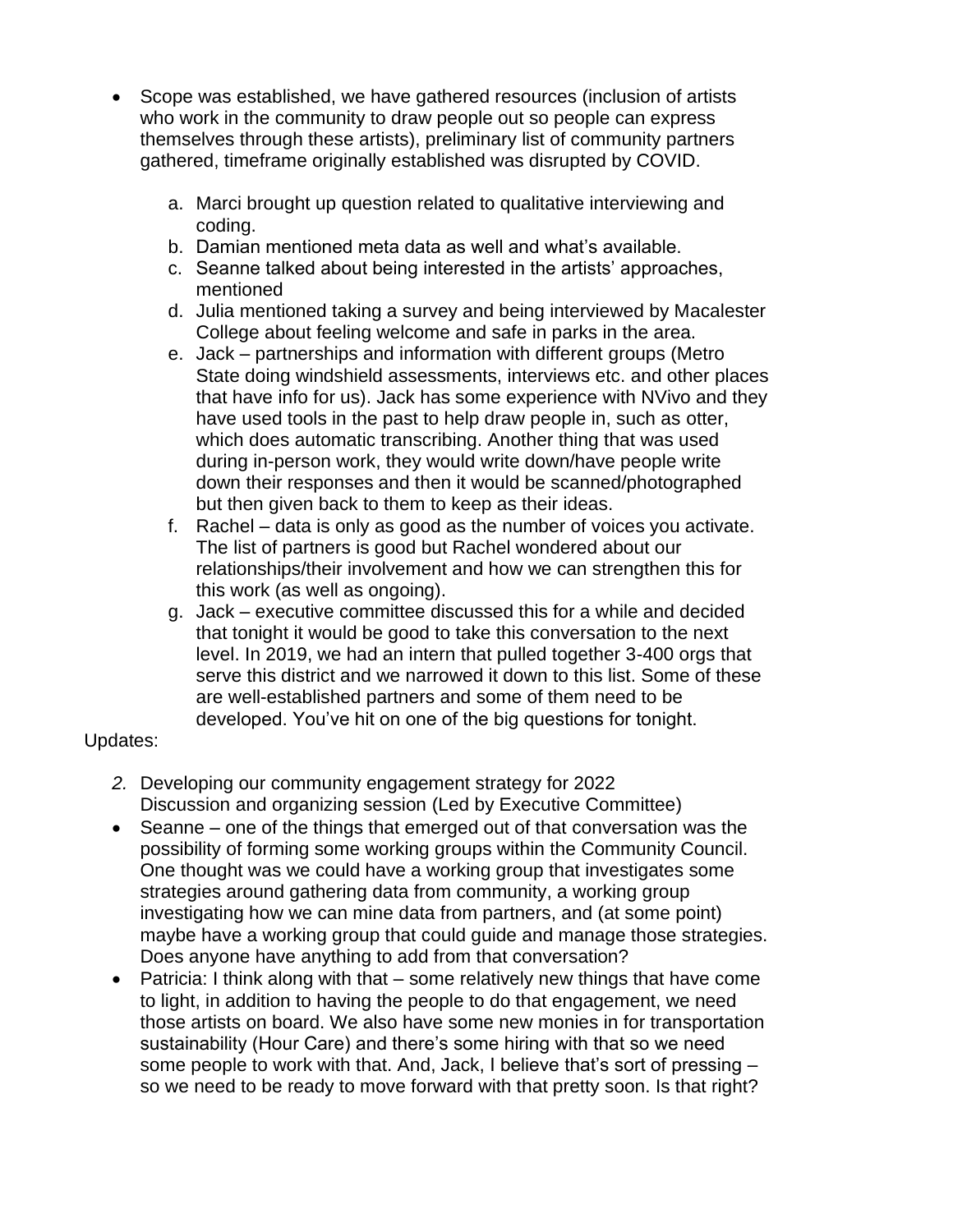- Jack: yes. The PPCC has partnered with HourCar, which is trying to unroll an electronic car sharing service. In late Spring/early Summer we applied to the Federal EPA to work at the grassroots level to work on environmental justice. HourCar was the lead applicant and we were a co-sponsor and we won the grant! It's 80k over 2 years (40k/year) so we can hire a part-time community engagement and environmental justice community coordinator. The intention is that that person would work with the PPCC to help advance the District Plan, the Rush Line, and the work of Hour Car. While that's fantastic, we can't put all of this on one person – we'll just have additional help.
- Patricia as I understand, we need to work to define that person's role and finding that person, or how defined is that from the grant. Or do we need a subgroup to read the grant and help guide us?
- Jack: I think it's more important either in a separate group or all of the groups and the board to direct their work. The qualifications and the work are pretty much prescribed by the grant. Since the grant is for 2022 and 2023, the agreement is that we would have something on the ground in the next few weeks (an application). We'd hope to hire someone by Feb/March and coordinate that person's work with the organization. We should look at, when that person's hired, how will they do this work will all of us. (a few folks pointed out to Jack that he was having audio problems)
- Seanne: it sounds like we have to participate in the management and hiring process but we have to consider how this person would integrate into the work for the District Plan.
- Jack pulled up the "Zipper" again and asked how the person is going to join into this process, or is it too complicated (looking at them helping through the topics as well). We need to look at the path from A to B and B to C.
- Lynette: I find this pretty interesting because my Home Health Care is starting new beginnings with HourCar and we are taking a serious look at how transportation + housing affects our employees who work for Care For All. One of the things that is important (in the circle), I just had a meeting with the Director – Shannon and have another one in Dec, and we will have a corporate membership and we will be using them (in a pilot) as well in the Spring. This will eventually probably catch onto other home health cares as well. EVie is wanting to break into this arena because – even in our preplanning before COVID we were hashing out what we want to see in the community in the next 20/30 years and we see that Blue Line but what we're about to see with some drastic changes is EVie and those electric cars. I don't know if we can go back and add that to [our plan] because, I don't know if you know that the city of St. Paul is responsible for the charging stations. Prospectively, we'll have quite a few charging stations built throughout St. Paul.
- Justine: is part of the data collection where we'll put the charging stations or who decides this? Is this something we're looking into or the city?
- Lynette: as far as I'm aware, the city determines that
- Jack: that's mostly true but HourCar, in partnership with the city, scoped out how the service would be most effective and in St. Paul they said "you can't roll this out in the affluent neighborhoods" – so this program is focused in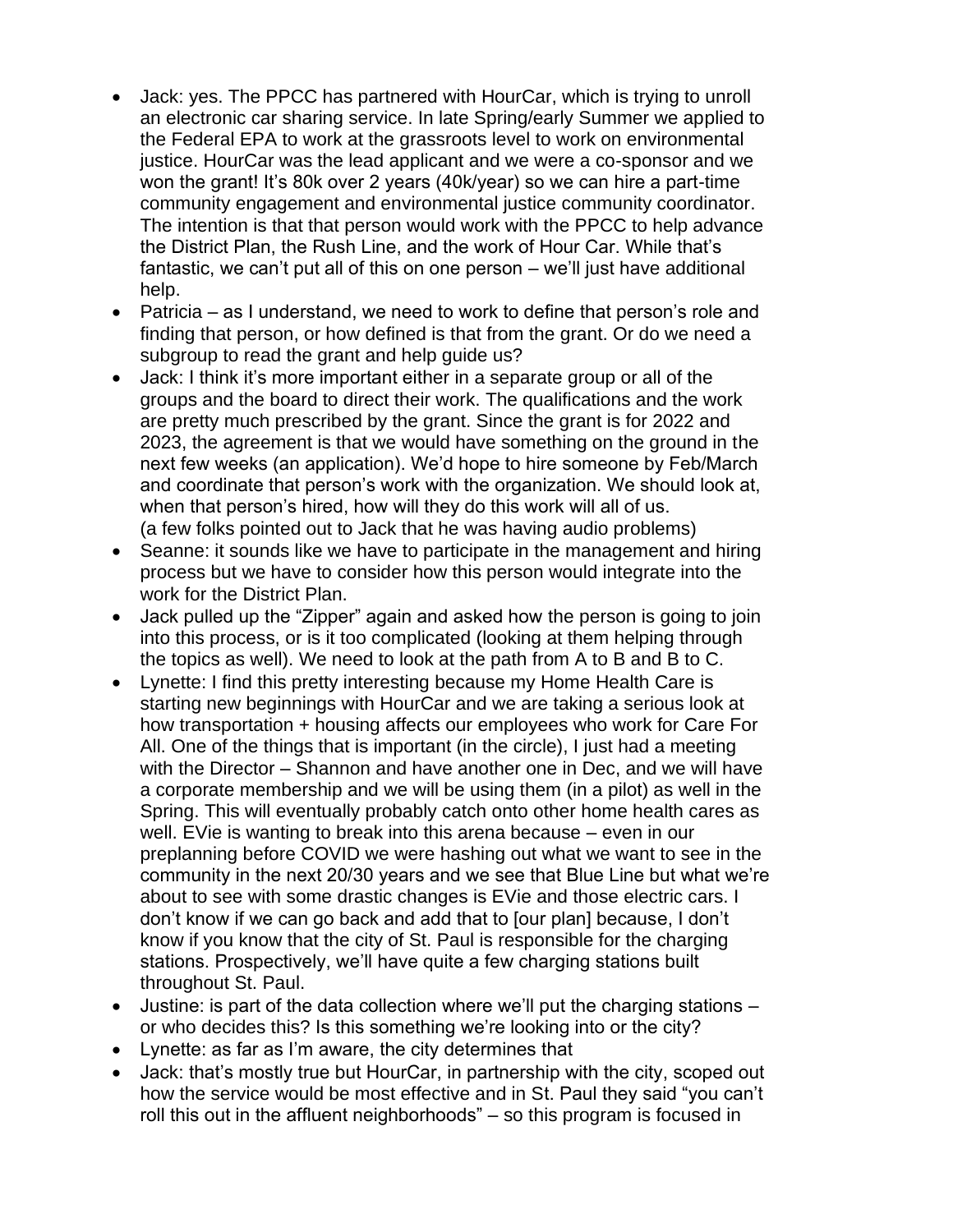the core neighborhoods and all the community councils pushed for (as far back as 2019/early 2020). HourCar did engagement about the specific placement with the councils and looked at the electricity feed (not disrupting businesses/bus stops/etc) so the initial station spots are already set up with wiring and are ready to go. That's all for Phase 1 and there will be a second round with more added, likely bolstered by the new federal funding passed.

- Lynette: under the infrastructure bill they have a good chunk of money at their disposal
- Patricia: that was a great circle around. To return to what Seanne brought forward with the working groups is that it seemed to us, the exec committee… do you need, Jack, people to be involved in both the environmental justice hiring and the community engagement?
- Jack: the environmental justice hiring will be done in conjunction with Powderhorn Park. With regards to the artists: the conception is that the executive committee will only do the interviewing and help to advise the director. Based on what Seanne proposed, if you're all ready to move forward, then I think we're ready and can start to activate the process to spend some of that money to hire artists. We were waiting since we were unable to be back in person, but I would recommend looking for artists that are effective at a hybrid approach.
- Patricia: clarified that we have the green light for moving ahead and then those 3 working groups [Jack confirmed this]. Also, Lynette has something…
- Lynette: I want to okay so although my company is forming relationships with HourCar and I'm still a board member, I would like to assist a little bit even though my plate is full. Her home health care agency did a recent survey on PCAs and transportation. This resulted in showing 70% of those who answered living on the bus line and that's where EVie came in. Clarified that she's not getting paid, so this wouldn't be a conflict. But she asked if the planning that was done was 1.5 years ago. When [we] were last at the center and John was the bus driver. So, that planning is not set in stone, correct?
- Jack: you're right, that's not set in stone (was just data collection) but that is open for people to analyze it. We talked about the community partners and that's a group that Seanne recommends. Something I forgot to mention is that originally – there is about 30k people living in district 5 and there are about 20 of us. We have a slim chance of reaching 31k people on our own. With our community partners, we can expand our reach. So, if we look at the partners list and reach out – each of them connects with a lot of people in the District. So if we can have them connect with the folks in their community that they serve or work with, we can expand our reach significantly. I know we have folks on the board currently with relationships with these orgs. However, there are some we need to expand our relationships with. For example, the Karen organization – we don't have a close relationship but they serve a lot of people in our district. So, the proposal (as I understand), is to reach out and embrace that list and going out to them so that we can listen to what they have to say. When it comes to community (at large) engagement – there's a lot we have done and can do.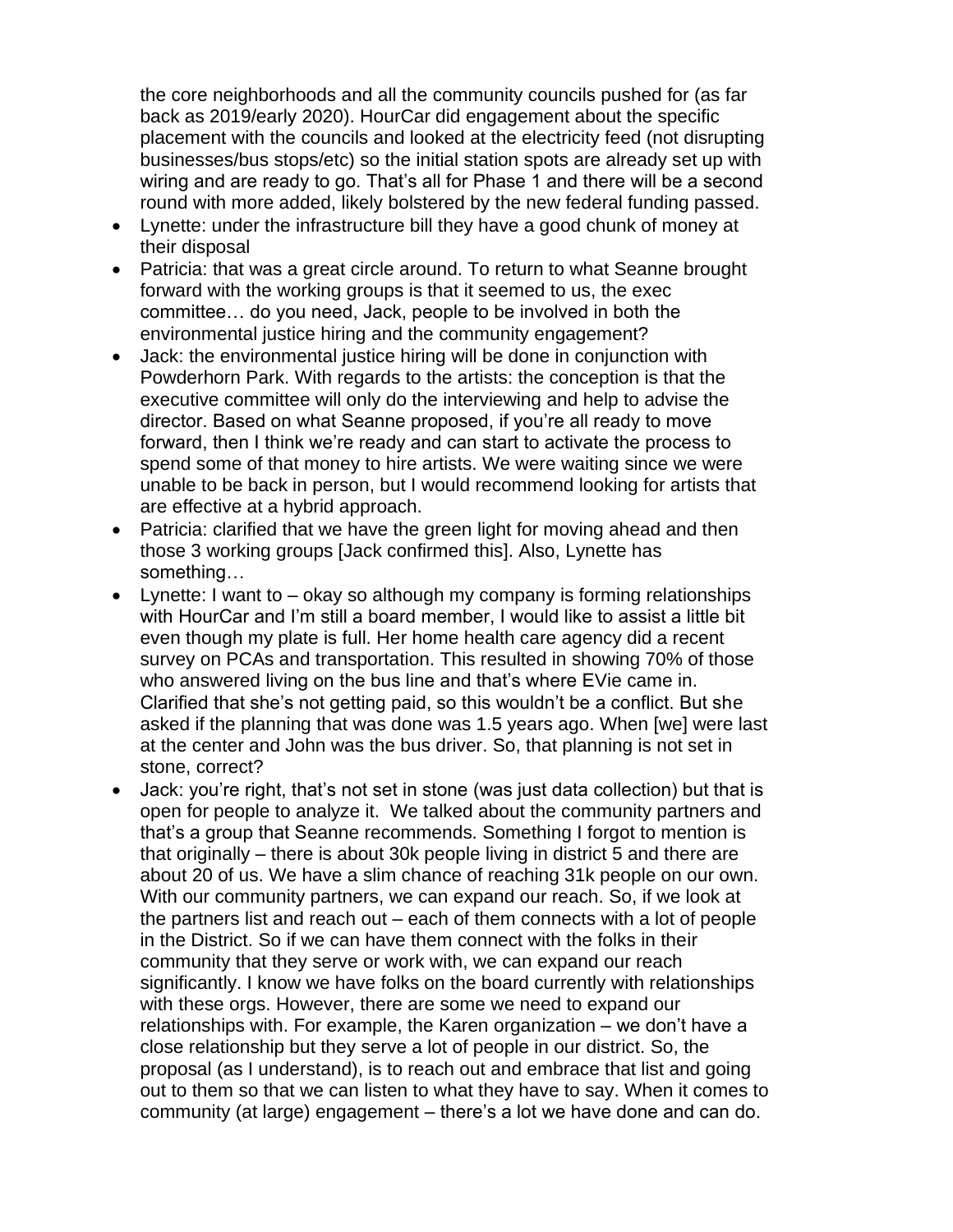We previously went to a lot of in-person festivals, had community meetings at the Rec center. We've also discussed getting on the bus and talking with people – literally going and talking with them. Parades, dinners, packaging up a "meeting in a box".

- Patricia: well we talked about doing these things going to orgs, bringing them donuts, etc. We got quite excited but we realized the exec committee tasked with guiding all these projects – unless we develop a working group we would be back to square 1 in December. There's a lot of excitement but there needs to be additional planning/implementation and then it can come back to the group as a whole. Especially with COVID, we don't have a lot of those 'on the way out the door' opportunities.
- Lynette: well you just named it "On Our Way Out the Door"...what I'm telling you guys (since you have the relationship in the works with HourCar) – we still want to be able to form these relationships throughout COVID. You just named it. With EVie, "On Our Way Out the Door" – when you place an order, it's been order pick ups and that's the same thing we can implement with D-5. This can be a meet and greet pick up with D-5. On the list we just showed, we can show up to their meetings and introduce ourselves by dropping things off and having a "carry out conversation". How do you do that creatively?
- Julia [in the chat]: curious if we have specific questions to pose to community already?
- Patricia: we do have a lot but we may need to revisit since COVID, so these are the things (such as historical preservation). Are these still relevant/pressing? How might those pieces be different for our partners?
- Julia: might these change based on how we engage with our partners (starting with why and the what and moving into the how)
- Patricia: so sort of like planning the engagement
- Rachel: I think there's a lot to be said for making the distinctions between information from community orgs versus the community itself. I would also guess that it might help to do some focus group question development, things developed by the grassroots stakeholders to develop those questions.

Engagement Planning Group

- Rebecca confirmed that **Rachel** would like to be on this group.
- **Justine** said it might be good to tailor the questions and interesting to think about what kind of questions and making sure we get the right questions to the right people. (she also expressed interest)
- **Julia** is also on board with this.

Seanne asked if we should have 2 separate engagement groups (partners and community).

Rebecca checking in on folks' thoughts.

Dayna: I think 2 engagement teams are best because it's a big job.

Patricia: it might be good for this first group to start (this is what I thought Seanne was getting at) – would it be good to have a team 'teasing out' these distinctions [between community and partners]. I would be willing to be a part of this during the distinction phase and I think some other exec folks might lend their hands there and then move into partners/community outreach.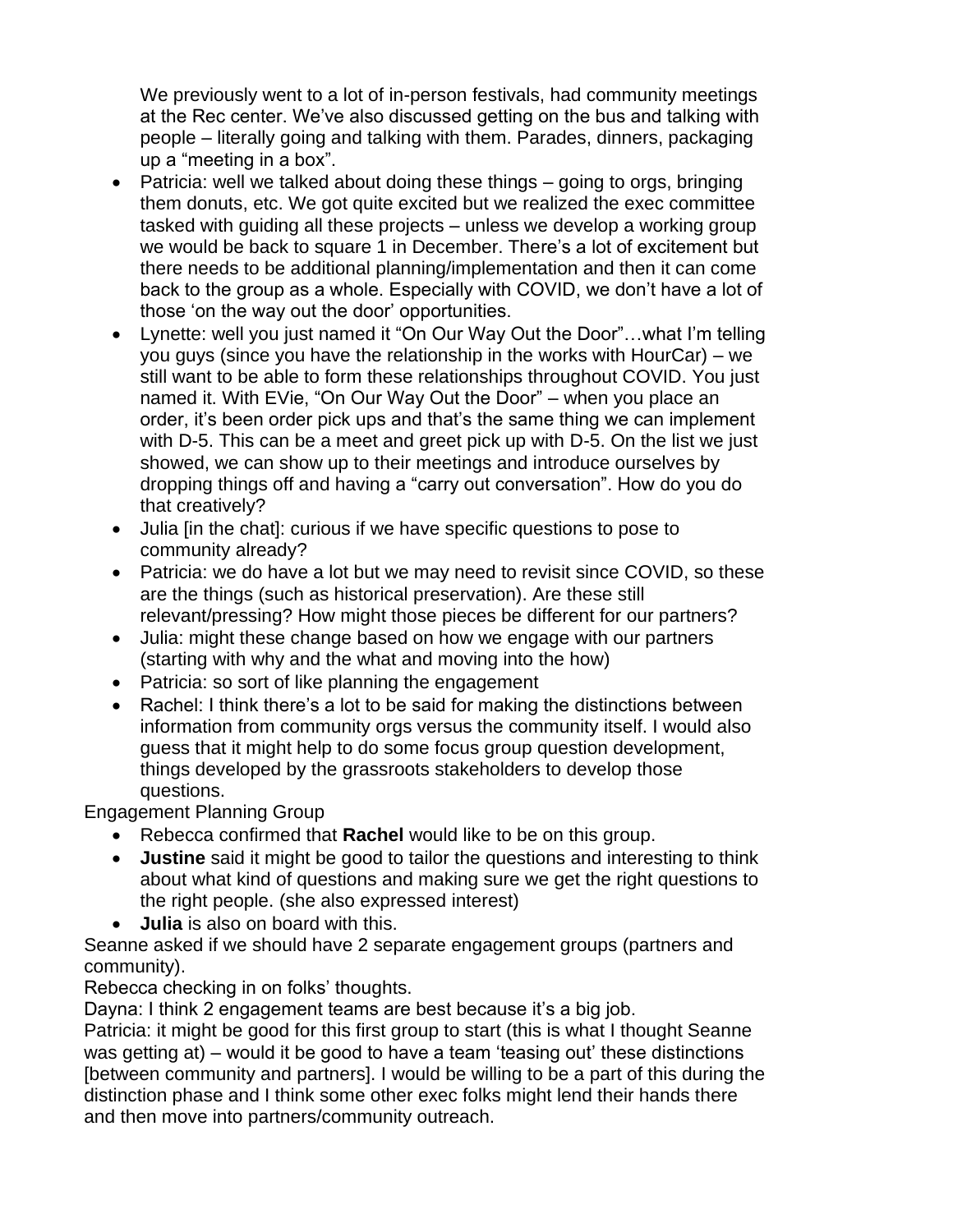Seanne: I think that's a good idea. Like Rachel said, you might ask [different questions to each type of stakeholder]

Jack: I was thinking that, maybe to make it easier based on what Rachel was saying and Seanne proposed – maybe it would be easier to have the community at large group to figure out what to seek (what are the questions) but the other working group uses their ears first – going out to listen first. Asking: what are you doing? Feeding this information to one another.

Rachel: talked about how there are culturally specific ways of utilizing information/gaining information to consider as well.

Patricia: what we learn from the community orgs. Will also help shape our community engagement. It's another zipper.

Rachel: maybe as one gets started we could divide into 2, if it helps to split eventually.

Patricia: my vote is that it takes the whole issue and then move into where people are drawn.

Rebecca: okay so the plan is to start one group and maybe merge into 2.

Rachel: I can send out a Doodle poll. Is the goal to have met before next months meeting?

Rebecca: mentioned that our next meeting is in January.

Patricia: yes, I believe the exec committee is meeting in December.

Jack: the board has previously decided not to meet due to holidays, but we can. I think in many ways it's easier to meet digitally.

Rachel: next week is December and that final week, I won't be able to do much. Rebecca: let's take a break then and meet in January.

Patricia: the council will meet in January but the engagement committee could

meet before then and even before our exec meeting (3<sup>rd</sup> Tuesday)

Marci: tentatively might pop in.

Patricia: this knowledge base might be useful. Understands pieces of competition & things.

Rebecca: doodle poll will be sent out to the whole board to see if people are interested in joining this committee (due to time we're wrapping).

# **Business items: 7:40 pm**

- 3. PPCC Board Roster (skipped)
- 4. PPCC Board Conflict of Interest Pledge

### 5. PPCC Monthly Financial Report and Status (Janey Atchison, Treasurer) skipped

6. Approval of minutes: (Marci Exsted, Secretary) Seanne moved to approve the minutes. Patricia seconded. Approved unanimously.

# **ADJOURN 8:00 pm**

**Seanne moved to adjourn. Rachel seconded.**

➢ *Next PPCC Community Meeting*: Tuesday, January 25th, 2022, 6:30-8pm, on Zoom